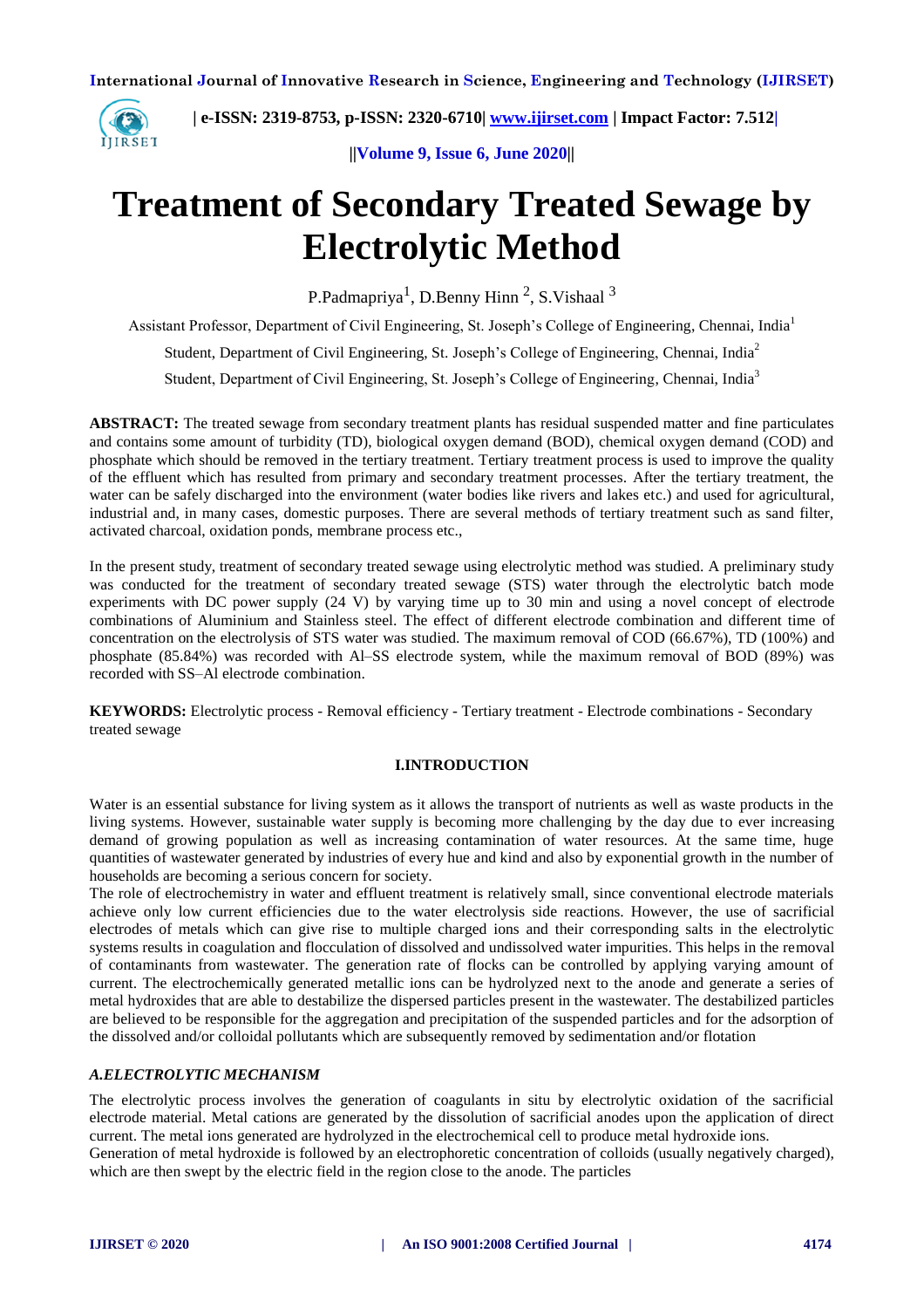

 **| e-ISSN: 2319-8753, p-ISSN: 2320-6710| [www.ijirset.com](http://www.ijirset.com/) | Impact Factor: 7.512|**

## **||Volume 9, Issue 6, June 2020||**

subsequently interact with the metal hydroxide and can be removed by the electrostatic attraction. In region the the close to the anode, the high concentration of local metal hydroxide increases probability of coagulation of colloids.

## *B.ELECTROCOAGULATION*

Electrocoagulation (EC) is a feasible alternative prior to RO membranes, for the pre-treatment of different types of water, including brackish water, plant feed water, firefighting water, seawater, textile wastewater, and groundwater. In recent years, researchers have started to focus on electrocoagulation owing to its short reaction time, compact size, simple operation, and low capital and operating costs. In particular, addition of excessive chemicals and production of unnecessary sludge can be avoided, due to the in situ generation of coagulants by electro-oxidation of the sacrificial anode.

## **II.LITERATURE SURVEY**

For the post-treatment of anaerobically-treated municipal wastewater, Indian effluent disposal standards for COD, BOD, phosphates, pH and suspended solids can be achieved using Continuous electrocoagulation process with aluminium electrodes. The confirmatory tests under optimum conditions predicted by response surface methodology models gave 90 mg/L effluent COD, 0.57 mg/L effluent phosphate and 15.2 NTU effluent turbidity. Further, >99.8% reduction of total and faecal coliforms were also observed. **Makwana A.R** et al. (2016)

Electrocoagulation is capable of having high removal efficiencies of colour, chemical oxygen demand (COD), biochemical oxygen demand (BOD5) and achieving a more efficient treatment processes quicker than traditional Scoagulation and inexpensive than other methods of treatment such as ultraviolet (UV) and ozone. Unlike biological treatment which requires specific conditions, therefore limiting the ability to treat many waste ultraviolet (UV) and ozone. Unlike biological treatment which requires specific conditions, therefore limiting the ability to treat many wastewaters with high toxicity, xenobiotic compounds, and pH, electrocoagulation can be used to treat multifaceted wastewaters, including industrial, agricultural, and domestic waters with high toxicity, xenobiotic compounds, and pH, electrocoagulation can be used to treat multifaceted wastewaters, including industrial, agricultural, and domestic. **Edris Bazrafshan et al. (2015)**

MP-P mode is the most cost effective among monopolar-parallel (MP-P), monopolar-serial (MP-S), and bipolarparallel (BP-P) connection types. All connection types show similar results in reducing color and turbidity, MP-P is preferred as a low cost treatment. In addition, iron and aluminum electrode materials have been investigated in the MP-P EC reactor. The results show that, according to electrical and sacrificial electrode costs, iron is superior to aluminum but aluminum electrode leads to high turbidity, color and COD removal efficiencies in the treatment of a real textile wastewater by electrocoagulation (EC). **Yavuz Demirci et al. (2015)**

A pilot-scale electrocoagulation process was developed for simultaneous removal of hardness, COD, and turbidity, with the related experimental design being supported by the RSM. This was critical for mitigating membrane scaling and fouling. A preliminary research was employed to obtain desired operating conditions: initial pH 7, current density 5.56 mA/cm2 and electrolysis time 30 min. RSM with an eighteen- run CCD design was performed and second-order regression models were generated. ANOVA was conducted to validate the significant consistency between experimental values and predicted ones. The pH and current density had the most significant effects on pollutant recovery, while reaction time was least significant. The models derived from the EC process provided optimum operating conditions with the initial pH of 7.36, the current density of

5.90 mA/cm2, and the reaction time of 30.94 min. The maximized hardness, COD, and turbidity removal efficiencies were 85.81, 66.64, and 93.80%, respectively. The operating refinement of EC processes by RSM was a promising alternative for the pre-treatment of produced water prior to RO membranes. The product water from the batch EC–RO system was suitable for reinjection or beneficial reuse. **Shan Zhao et al. (2014)**.

#### **III.METHODOLOGY**

## **COLLECTION OF WASTE WATER SAMPLE**

The secondary treated sewage is collected from GPURE WATER SOLUTIONS treatment plant at Medavakkam, Chennai. The secondary treated sewage contains some amount of BOD, COD, and phosphate and it requires tertiary treatment.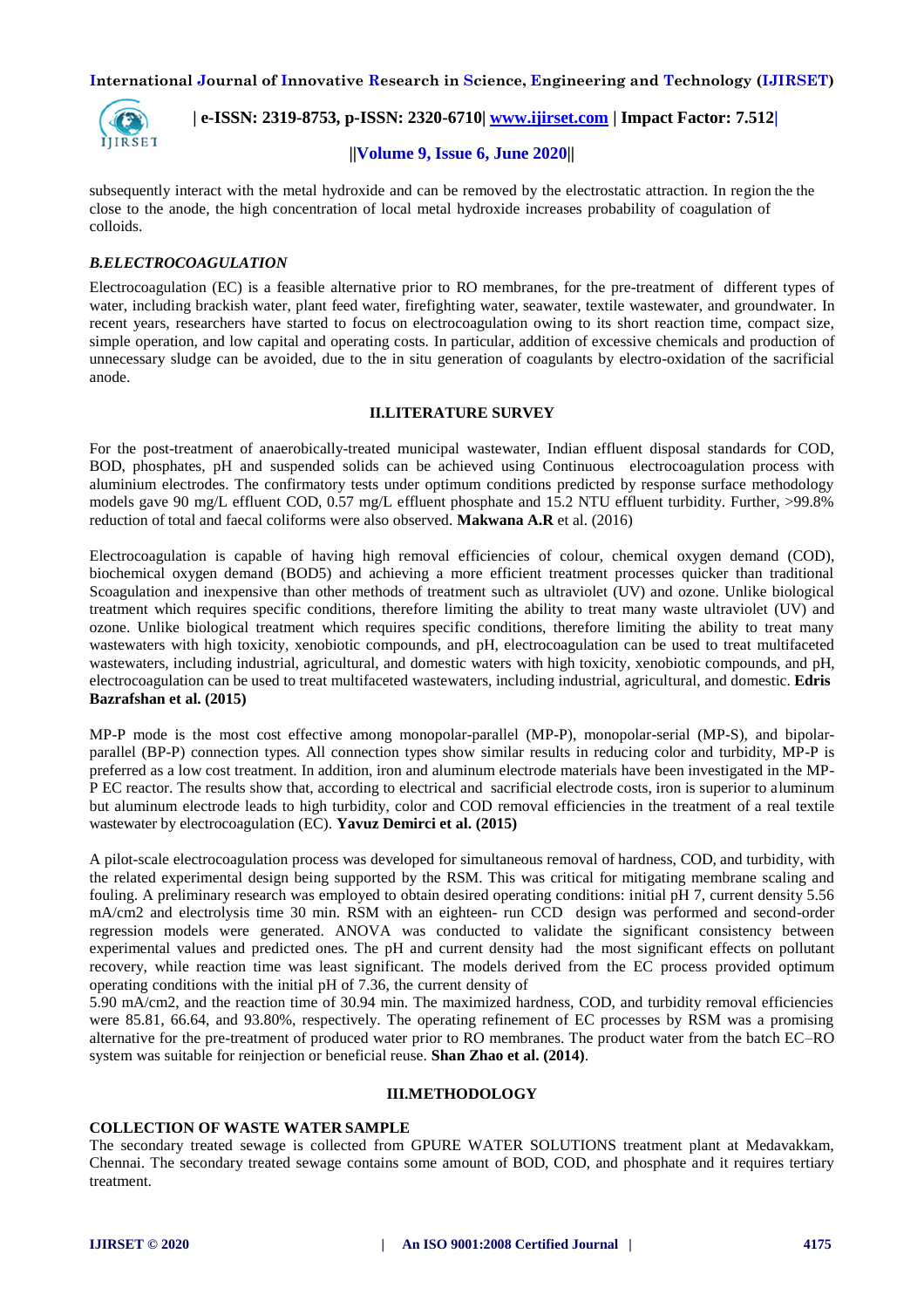

 **| e-ISSN: 2319-8753, p-ISSN: 2320-6710| [www.ijirset.com](http://www.ijirset.com/) | Impact Factor: 7.512|**

#### **||Volume 9, Issue 6, June 2020||**

#### **TESTING OF SAMPLE**

The sewage collected from secondary treatment plant was tested to determine the initial pH, Turbidity, BOD, COD and Phosphate concentration. For this purpose the following tests were carried out.

#### **TESTING FOR pH**

The electrodes are calibrated with two standard buffer solution of pH 4 and 7 buffer solution. It is a solution offering resistances. The sample temperature is determined at the same time and is entered into the meter to allow for a temperature correction. The electrodes are rinsed thoroughly with ionized distilled water and carefully wiped with a tissue paper. Then the electrode is dipped into the sample solution wait upto 1 min for steady reading. The reading is taken when indicator value remains constant for about 9 minutes.

#### **TESTING FOR BOD**

Distilled water is aerated for 4 hours to attain saturated Dissolved Oxygen (DO) level. In distilled water 1 ml of each nutrients (Phosphate buffer, Magnesium Sulphate, calcium Chloride and Ferric Chloride) and 1 ml of pre acclimatized seed per 1 liter of distilled water is added. Two BOD bottles are taken. The wastewater sample 10 ml is taken in the BOD bottles and then 290ml of aerated water is filled. DO test is conducted for the one BOD bottle sample by the following steps and initial DO is noted. 1 ml Manganese Sulphate solution is added, followed by 1 ml of Alkali – Iodide–Azide reagent. Then the bottle is mixed twice and allowed to precipitate settle for 5 minutes. 1ml of conc. Sulphuric Acid is added slowly and mixed twice. 203 ml of sample is taken and titrated against Sodium thio Sulphate solution with starch indicator. Disappearance of blue colour is taken as end point. Volume of Sodium thio Sulphate consumed is noted. Another bottle is placed in incubator at  $20^{\circ}$ C. After 5 days DO test is conducted and final DO is noted.

#### **DO CALCULATION**

DO in  $(mg/l) = (V2 \times N \times 8 \times 1000)/V1$  Where,  $V1 = Volume of water sample in ml.$  $V2 =$  Volume of Sodium thiosulphate consumed in ml.  $N =$  Normality of sodium thiosulphate.

## **BOD CALCULATION**

BOD5 (mg/L) =  $[(Initial DO - Final DO) \times dilution factor]$  Where,

Dilution factor = Volume of diluted sample/ Volume of waste water sample added.

#### **TESTING FOR COD**

0.4g of HgSO4 is placed in the reflux flask. 20ml of sample is added to the flask .Then 10ml of more concentrated dichromate solution are placed into flask together with glass beeds. 30ml of H2SO4 containing Ag2SO4 is added slowly and mixed thoroughly. Now the flask is connected to the condenser and

the contents are mixed thoroughly before heating. Improper mixing results in bumping and the sample may be blown out. The mixture is refluxed for a minimum period of 2 hours. Then the condenser is cooled down and washed with distilled water. After cooled, the sample is diluted to make up 150ml and cooled again. Excess K2Cr2O7 is titrated with 0.1N Fe(NH4)2SO4 using Ferron indicator. Sharp colour change from blue green to wine red indicates the end point. At last, the blank is refluxed the in the same manner using distilled water instead of sample. COD of the sample is calculated from the volume of ferrous ammonium sulphate consumed.

#### **COD CALCULATION**

Total Chemical Oxygen Demand (mg/l) =  $(A-B) \times N \times 8000/V$  Where, A – Volume of ferrous ammonium sulphate used for blank solution

B – Volume of ferrous ammonium sulphate used for sample titration N – Normality of ferrous ammonium sulphate solution

V – Volume of wastewater sample taken

#### **TESTING FOR PHOSPATE**

The phosphate content in the sample is determined using spectrophotometer. Initially the spectrophotometer was set to 690nm and calibrated. Prepared standard solutions is filled in the cuvette holders and place in the compartment. The colour developed and the peak value is noted for different concentrations. 25 ml of filtered and clear sample is taken in a bottle and 1 ml of ammonium molybdate solution and 2 drops of stannous chloride is added to that. The blue color developed at 690 nm on a spectrophotometer and the readings are noted after 5 minutes but before 12 minutes. The concentration of the phosphate is determined with the help of the standard curve. The standard curve is plotted by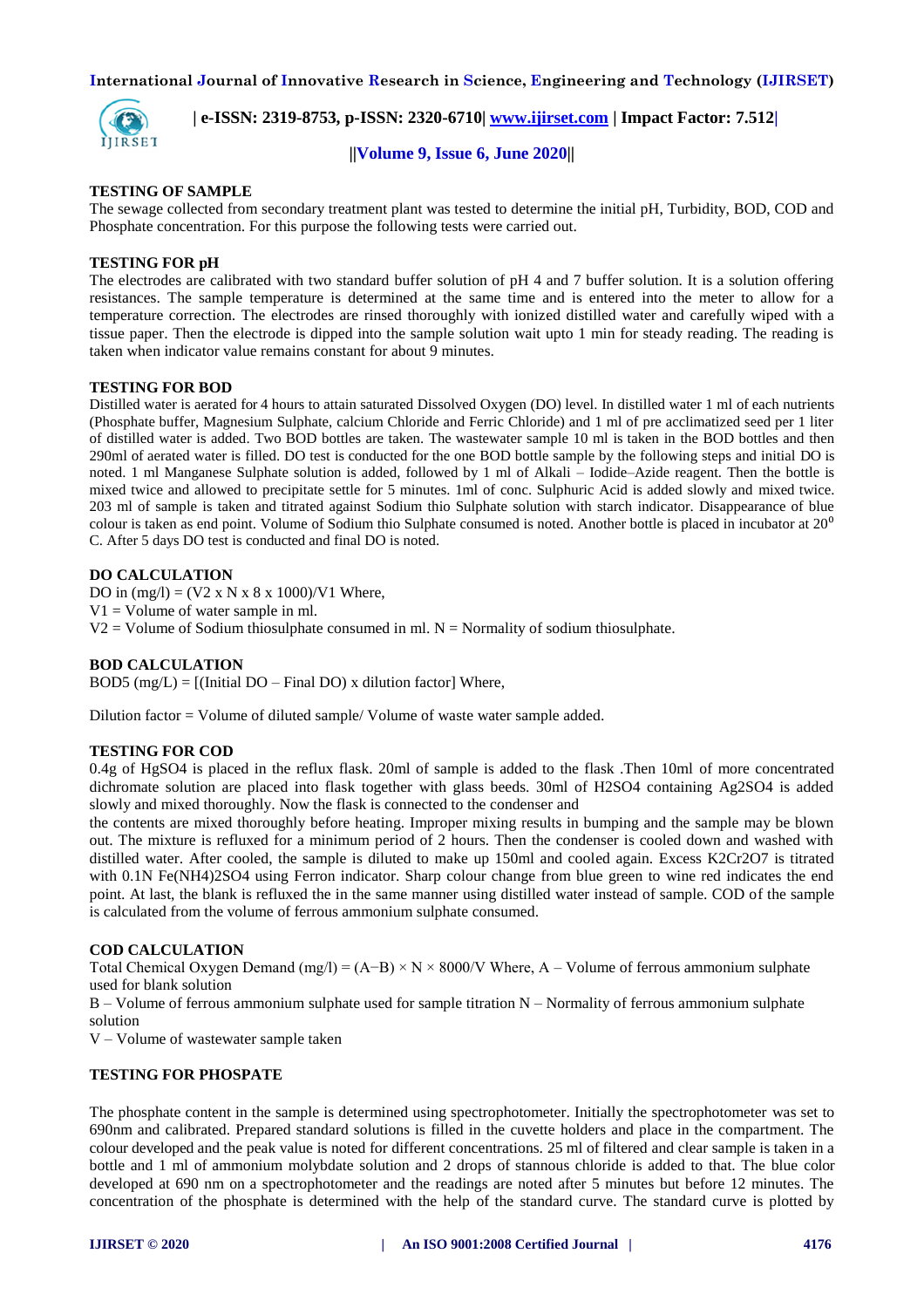

 **| e-ISSN: 2319-8753, p-ISSN: 2320-6710| [www.ijirset.com](http://www.ijirset.com/) | Impact Factor: 7.512|**

## **||Volume 9, Issue 6, June 2020||**

finding the absorbance values at known concentration of phosphate at 690 nm using Spectrophotometer.

# **TESTING FOR TURBIDITY**

Turbidity meter is switched on and allowed to warm for 15-20 minutes. The cell with distilled water is inserted into the cell holder and it is covered with light shield. The range [1-100 NTU] is selected as yield by range on panel meter with the help of "Set Zero" control knobs. The instrument is calibrated for 100 NTU. Then the sample solution is inserted and the reading is noted.

## **SELECTION OF ELECTRODES**

The electrodes selected for this project are Aluminium (AL) and Stainless steel (SS). The wastewater from secondary treatment plant is treated using the AL and SS electrodes as Anode / Cathode and as Cathode/ Anode. And by varying the time of concentration.

## **TREATING OF SAMPLES USING ELECTRODES**

The schematic arrangement of the experimental setup is shown in Fig. 3.2 The experiments were carried out in a cylindrical reactor having a capacity of 2 L. The electrodes were connected to the respective anode and cathode leading to the DC rectifier and energized for a required duration of time at a fixed voltage (24 V). The time of concentration was varied between 10 to 30 mins. All the experiments were

 $\frac{0}{2}$  C) and at a constant performed at room temperature (30  $\pm$  2 C) and at a constant stirring speed (100 rpm) to maintain the uniform mixing of effluent during the electrolytic procedure. Before conducting an experiment, the electrodes were washed with water, dipped in dilute hydrochloric acid (HCl, 5 % v/v) for 5 min, thoroughly washed with

water and finally rinsed twice with distilled water. After electrolytic treatment, the effluent was allowed to stand for 2 h and then sampled for analysis. When a DC electric field is applied, the following 2 h and then sampled for analysis. When a DC electric field is applied, the following electrolysis reactions are expected in the vicinity of the electrodes. At anode:

 $M(s) \rightarrow M (aq) \begin{cases} 2+ & - \\ & + 2e \cdot M (aq) \end{cases}$  $+ 2OH (aq) \rightarrow M (OH) 2(s) At the cathode:$ -  $2H2O(l) + 2e$   $\rightarrow$  2OH (aq)  $+$  H<sub>2</sub> (g) Overall:  $M(s) + 2H2O (l) \rightarrow 2H2O (l) + H2 (g)$ 



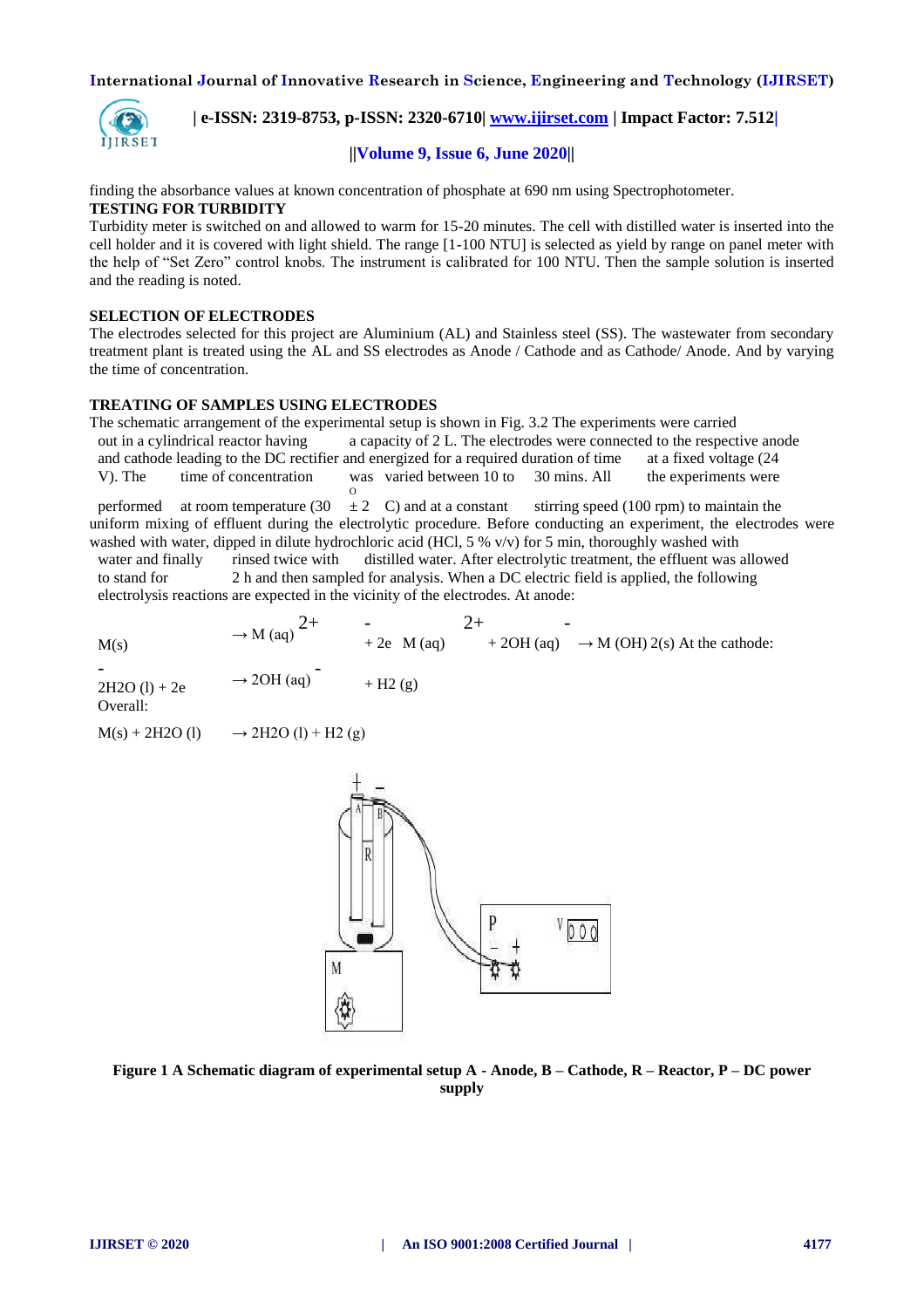

# **| e-ISSN: 2319-8753, p-ISSN: 2320-6710| [www.ijirset.com](http://www.ijirset.com/) | Impact Factor: 7.512|**

# **||Volume 9, Issue 6, June 2020||**

#### **Table 3.1 Operating conditions for electrolytic treatment of STS**

| <b>Parameters</b>    | <b>Conditions</b> |  |  |
|----------------------|-------------------|--|--|
| Electrode material   | AI/SS and SS/AI   |  |  |
| (anode/cathode)      |                   |  |  |
| Applied voltage      | 24 V              |  |  |
| Shape of voltage     | Circular          |  |  |
| Inter-electrode      | 3 cm              |  |  |
| distance(cm)         |                   |  |  |
| Time of<br>operation | 10, 20 and 30     |  |  |
| (min)                |                   |  |  |
| Volume of sample     |                   |  |  |







**Figure 4 Sample before and after treatment**

#### **3.5 TESTING OF SAMPLES AFTER TREATMENT**

The samples after treated by electrolytic method is tested again to determine the final pH, Turbidity, BOD, COD and Phosphate concentration. The same tests which are carried out before treatment is done again

#### **IV.RESULT AND DISCUSSION**

# **RESULTS FROM THE TREATMENT OF STS**

The STS treated by electrolytic method was characterized and compared with initial characteristics and permissible limits. The results are tabulated in the Table 4.1 to 4.5.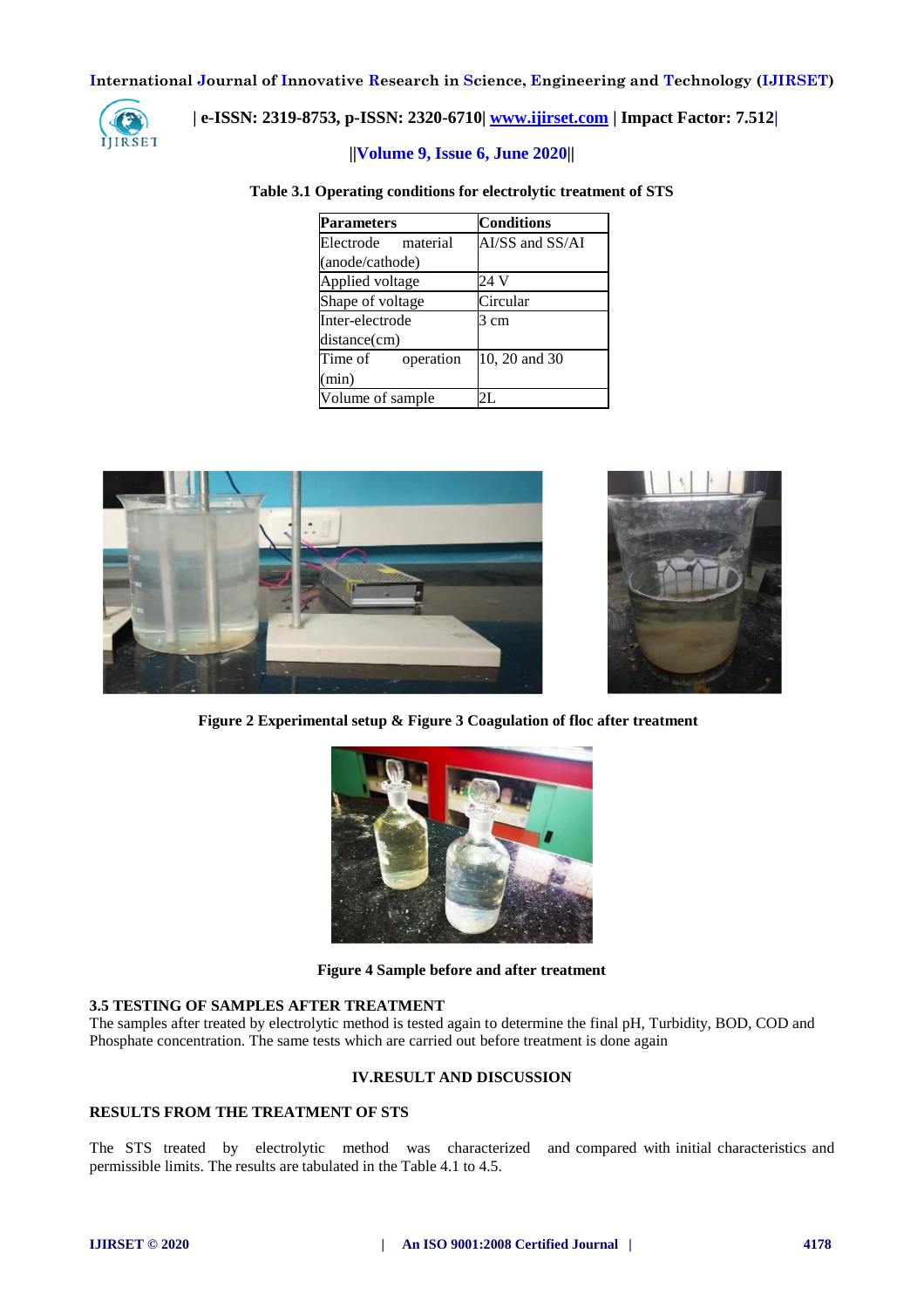

 **| e-ISSN: 2319-8753, p-ISSN: 2320-6710| [www.ijirset.com](http://www.ijirset.com/) | Impact Factor: 7.512|**

# **||Volume 9, Issue 6, June 2020||**

## **Table 4.1 Comparison of Influent and Effluent pH with permissible limit**

| Time    | Influent | Effluent | Effluent | Permissible limit |
|---------|----------|----------|----------|-------------------|
|         | mg/1     | SS/AL    | AL/SS    | mg/1              |
|         |          | mg/l     | mg/l     |                   |
| 10 mins | 7.58     | 7.41     | 7.5      | $5.5 - 9$         |
| 20 mins | 8.47     | 8.22     | 8.3      | $5.5 - 9$         |
| 30 mins | 7.97     | 7.91     | 8.09     | $5.5 - 9$         |

#### **Table 4.2 Comparison of Influent and Effluent BOD with permissible limit**

| Time   | Influent | Effluent | Effluent | Permissible |
|--------|----------|----------|----------|-------------|
|        | mg/l     | SS/AL    | AL/SS    | Limit       |
|        |          | mg/l     | mg/1     | mg/l        |
| 10mins | 97.56    | 35.49    | 55.89    | 20          |
| 20mins | 35.49    | 9.15     | 12.15    | 20          |
| 30mins | 56.85    | 6.15     | 15.15    | 20          |

## **Table 4.3 Comparison of Influent and Effluent COD with permissible limit**

| Time   | Influent | Effluent | Effluent | Permissible limit |
|--------|----------|----------|----------|-------------------|
|        | mg/l     | SS/AL    | AL/SS    | mg/l              |
|        |          | mg/1     | mg/1     |                   |
| 10mins | 304      | 160      | 144      | 250               |
| 20mins | 248      | 120      | 104      | 250               |
| 30mins | 192      | 80       | 64       | 250               |

# **Table 4.4 Comparison of Influent and Effluent Phosphate with permissible limit**

| Time   | Influent | Effluent | Effluent | Permissible limit |
|--------|----------|----------|----------|-------------------|
|        | mg/1     | SS/AL    | AL/SS    | $\rm mg/$         |
|        |          | mg/1     | mg/1     |                   |
| 10mins | 18.25    | 12.75    | 4.75     |                   |
| 20mins | 18.4     |          | 3.25     |                   |
| 30mins | 10.6     |          | 1.5      |                   |

# **Table 4.5 Comparison of Influent and Effluent Turbidity with permissible limit**

| Time   | Influent | Effluent       | Effluent   | Permissible |
|--------|----------|----------------|------------|-------------|
|        | mg/l     | SS/AL          | AL/SS      | limit       |
|        |          | <b>NTU</b>     | <b>NTU</b> | <b>NTU</b>  |
| 10mins | 6.4      | 2.3            | 0.6        |             |
| 20mins | 5.45     | .4             | 0.35       |             |
| 30mins | 6.4      | $\overline{2}$ |            |             |

#### **EFFECT OF ELECTRODE COMBINATION**

The wastewater sample is treated for different electrode combination to study the effect of electrode combination on removal efficiency. The results are plotted in the form of graph as shown in Fig. 4.1 to 4.6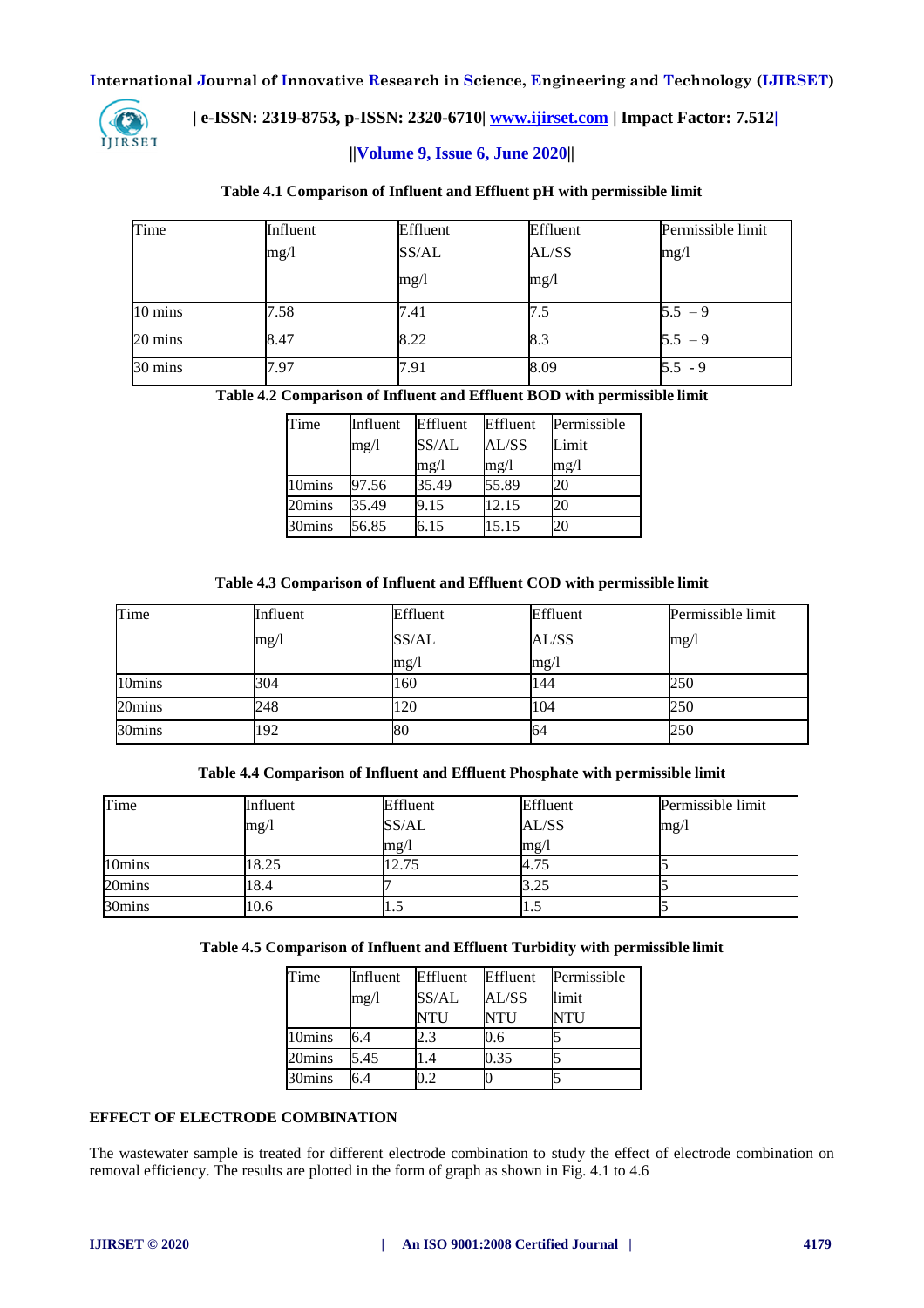

# **| e-ISSN: 2319-8753, p-ISSN: 2320-6710| [www.ijirset.com](http://www.ijirset.com/) | Impact Factor: 7.512|**

**||Volume 9, Issue 6, June 2020||** 







**Figure 4.2 Percentage removal graph of SS/AL & AL/SS at 20 mins**



**Figure 4.3 Effect of time of concentration on SS/AL combination**

# **EFFECT OF TIME OF CONCENTRATION**

The wastewater sample is treated for different time of concentration to study the effect of time of concentration on the treatment efficiency. The results are plotted in the form of graph as shown in Fig. 4.7 and 4.8

# **V.CONCLUSION**

The SS/AL combination removed 89 % of BOD, 58.33 % of COD, 85.84 % of Phosphate, 96.88 % Turbidity at 30 mins and the corresponding effluent parameters were 6.15 mg/l, 80 mg/l, 1.5 mg/l, 0.2 NTU respectively. The AL/SS combination removed 73.33 % of BOD, 66.67 % of COD, 85.84 % of Phosphate, 100 % Turbidity at 30 mins and the corresponding effluent parameters were 15.15 mg/l, 64 mg/l, 1.5 mg/l, 0 NTU respectively.

The overall removal efficiency of AL/SS combination is better than SS/AL combination. This revealed the superiority